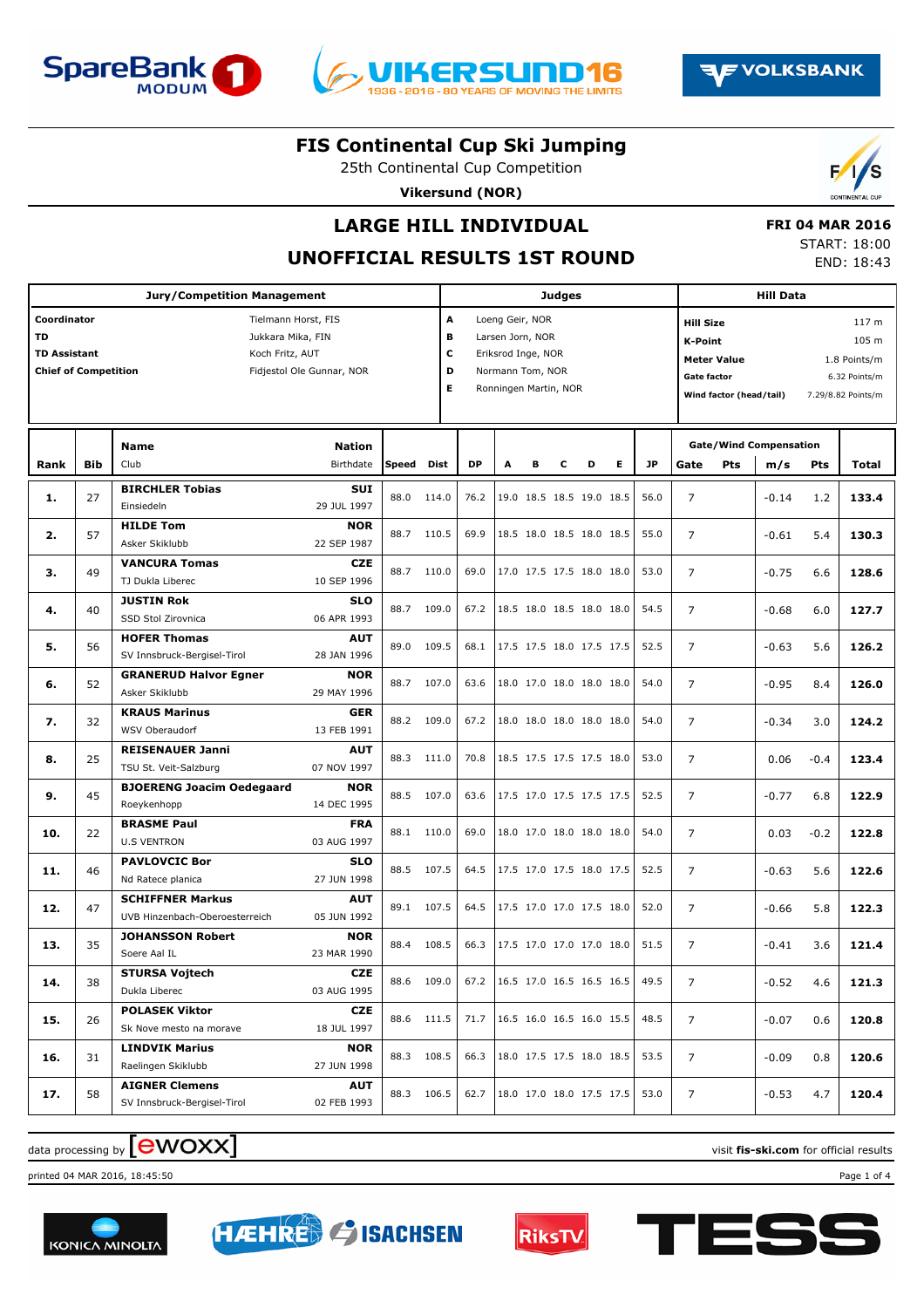





25th Continental Cup Competition **Vikersund (NOR)**

## **LARGE HILL INDIVIDUAL**

#### **FRI 04 MAR 2016**

#### **UNOFFICIAL RESULTS 1ST ROUND**

| START: 18:00 |            |
|--------------|------------|
|              | END: 18:43 |

|      |     | Name                                                         | <b>Nation</b>             |       |            |           |                          |                          |   |   |   |      | <b>Gate/Wind Compensation</b> |     |         |        |       |
|------|-----|--------------------------------------------------------------|---------------------------|-------|------------|-----------|--------------------------|--------------------------|---|---|---|------|-------------------------------|-----|---------|--------|-------|
| Rank | Bib | Club                                                         | Birthdate                 | Speed | Dist       | <b>DP</b> | A                        | в                        | c | D | Е | JP.  | Gate                          | Pts | m/s     | Pts    | Total |
|      |     | <b>PRISLIC Ernest</b>                                        | <b>SLO</b>                |       |            |           |                          |                          |   |   |   |      |                               |     |         |        |       |
| 18.  | 34  | SK Zagorje                                                   | 30 SEP 1993               | 88.5  | 108.0      | 65.4      |                          | 17.0 17.0 17.0 17.0 17.5 |   |   |   | 51.0 | $\overline{7}$                |     | $-0.40$ | 3.5    | 119.9 |
|      |     | <b>TOLLINGER Elias</b>                                       | <b>AUT</b>                |       |            |           |                          |                          |   |   |   |      |                               |     |         |        |       |
| 19.  | 55  | SV Innsbruck-Bergisel-Tirol                                  | 25 MAR 1995               | 88.9  | 106.5      | 62.7      |                          | 16.5 17.0 17.0 17.0 17.0 |   |   |   | 51.0 | $\overline{7}$                |     | $-0.69$ | 6.1    | 119.8 |
|      |     | <b>KOZISEK Cestmir</b>                                       | <b>CZE</b>                |       |            |           |                          |                          |   |   |   |      |                               |     |         |        |       |
| 20.  | 43  | LSK Lomnice nad Popelkou                                     | 09 NOV 1991               | 88.8  | 106.5      | 62.7      |                          | 16.5 17.0 16.5 17.5 17.0 |   |   |   | 50.5 | $\overline{7}$                |     | $-0.73$ | 6.4    | 119.6 |
|      |     | <b>SCHULER Andreas</b>                                       | <b>SUI</b>                |       |            |           |                          |                          |   |   |   |      |                               |     |         |        |       |
| 21.  | 33  | Einsiedeln                                                   | 30 DEC 1995               | 88.5  | 108.0      | 65.4      |                          | 17.0 17.0 17.5 17.0 17.0 |   |   |   | 51.0 | $\overline{7}$                |     | $-0.28$ | 2.5    | 118.9 |
|      | 36  | <b>WINTER Paul</b>                                           | <b>GER</b>                | 88.3  | 106.5      | 62.7      |                          | 17.5 17.5 17.5 17.0 17.0 |   |   |   | 52.0 | $\overline{7}$                |     |         |        | 118.8 |
| 22.  |     | SC Willingen                                                 | 05 OCT 1997               |       |            |           |                          |                          |   |   |   |      |                               |     | $-0.46$ | 4.1    |       |
| 23.  | 51  | <b>PASCHKE Pius</b>                                          | <b>GER</b>                | 88.5  | 106.0      | 61.8      |                          | 17.0 16.5 17.0 17.5 17.0 |   |   |   | 51.0 | $\overline{7}$                |     | $-0.64$ | 5.6    | 118.4 |
|      |     | WSV Kiefersfelden                                            | 20 MAY 1990               |       |            |           |                          |                          |   |   |   |      |                               |     |         |        |       |
| 24.  | 16  | <b>LEJA Krzysztof</b>                                        | <b>POL</b>                | 88.5  | 107.0      | 63.6      |                          | 18.0 17.5 17.5 18.0 18.5 |   |   |   | 53.5 | $\overline{7}$                |     | 0.00    | 0.0    | 117.1 |
|      |     | AZS ZAKOPANE                                                 | 21 FEB 1996               |       |            |           |                          |                          |   |   |   |      |                               |     |         |        |       |
| 25.  | 42  | <b>POGRAJC Andraz</b>                                        | <b>SLO</b>                | 88.4  | 105.0      | 60.0      |                          | 17.0 16.0 16.5 16.5 17.5 |   |   |   | 50.0 | $\overline{7}$                |     | $-0.68$ | 6.0    | 116.0 |
|      |     | SK Zagorje                                                   | 26 SEP 1991               |       |            |           |                          |                          |   |   |   |      |                               |     |         |        |       |
| 26.  | 1   | <b>IWASA Yuken</b><br>Sapporo Nihon Univ. High School        | <b>JPN</b><br>02 JUL 1999 | 88.4  | 107.0      | 63.6      |                          | 18.0 18.0 17.5 17.5 17.5 |   |   |   | 53.0 | $\overline{7}$                |     | 0.15    | $-1.1$ | 115.5 |
|      |     | <b>BARTOL Tilen</b>                                          | <b>SLO</b>                |       |            |           |                          |                          |   |   |   |      |                               |     |         |        |       |
| 27.  | 53  | SSK Sam Ihan                                                 | 17 APR 1997               | 88.7  | 103.0      | 56.4      |                          | 17.0 16.5 17.0 17.5 17.5 |   |   |   | 51.5 | $\overline{7}$                |     | $-0.84$ | 7.4    | 115.3 |
|      |     | <b>MIETUS Krzysztof</b>                                      | <b>POL</b>                |       |            |           |                          |                          |   |   |   |      |                               |     |         |        |       |
| 27.  | 37  | AZS Zakopane                                                 | 08 MAR 1991               | 88.5  | 106.0      | 61.8      |                          | 17.0 16.5 17.0 16.0 17.0 |   |   |   | 50.5 | $\overline{7}$                |     | $-0.34$ | 3.0    | 115.3 |
|      |     | <b>TROFIMOV Roman Sergeevich</b>                             | <b>RUS</b>                |       |            |           |                          |                          |   |   |   |      |                               |     |         |        |       |
| 29.  | 28  | Sdushor CSP N. Novgorod                                      | 19 NOV 1989               | 88.1  | 105.0      | 60.0      |                          | 17.5 17.0 17.0 17.0 17.5 |   |   |   | 51.5 | $\overline{7}$                |     | $-0.15$ | 1.3    | 112.8 |
|      |     | <b>ROEE Espen</b>                                            | <b>NOR</b>                | 88.7  | 103.0      |           |                          | 17.0 16.5 16.5 17.5 16.5 |   |   |   |      |                               |     |         |        |       |
| 30.  | 48  | Tolga IL                                                     | 26 JUL 1993               |       |            | 56.4      |                          |                          |   |   |   | 50.0 | $\overline{7}$                |     | $-0.70$ | 6.2    | 112.6 |
| 31.  | 15  | <b>STEINER Maximilian</b>                                    | <b>AUT</b>                | 88.9  | 104.5      | 59.1      |                          | 17.5 17.0 17.0 17.5 17.5 |   |   |   | 52.0 | $\overline{7}$                |     | $-0.03$ | 0.3    | 111.4 |
|      |     | WSV Bad Ischl-NTS-Oberoesterreic                             | 04 MAY 1996               |       |            |           |                          |                          |   |   |   |      |                               |     |         |        |       |
| 32.  | 24  | <b>NAKAMURA Naoki</b>                                        | <b>JPN</b>                | 88.7  | 105.0      | 60.0      |                          | 17.0 17.0 16.5 16.5 17.0 |   |   |   | 50.5 | $\overline{7}$                |     | $-0.03$ | 0.3    | 110.8 |
|      |     | Tokai Univ.                                                  | 19 SEP 1996               |       |            |           |                          |                          |   |   |   |      |                               |     |         |        |       |
| 33.  | 30  | <b>KAELIN Pascal</b>                                         | <b>SUI</b>                | 88.2  | 103.5      | 57.3      |                          | 17.0 17.0 17.0 17.5 17.0 |   |   |   | 51.0 | $\overline{7}$                |     | $-0.18$ | 1.6    | 109.9 |
|      |     | Einsiedeln                                                   | 11 JAN 1993               |       |            |           |                          |                          |   |   |   |      |                               |     |         |        |       |
| 34.  | 41  | <b>SEMENIC Anze</b>                                          | <b>SLO</b>                | 88.8  | 103.0      | 56.4      |                          | 16.5 16.5 16.0 16.0 16.0 |   |   |   | 48.5 | $\overline{7}$                |     | $-0.53$ | 4.7    | 109.6 |
|      |     | <b>NSK TRZIC FMG</b>                                         | 01 AUG 1993               |       |            |           |                          |                          |   |   |   |      |                               |     |         |        |       |
| 35.  | 10  | <b>REVILLIOD BLANCHARD Noelig</b><br>Les Contamines montjoie | <b>FRA</b><br>20 DEC 1997 |       | 88.2 102.5 | 55.5      |                          | 17.5 17.0 16.5 17.5 17.5 |   |   |   | 52.0 | $\overline{7}$                |     | $-0.23$ | 2.0    | 109.5 |
|      |     | <b>SIEGEL David</b>                                          | <b>GER</b>                |       |            |           |                          |                          |   |   |   |      |                               |     |         |        |       |
| 36.  | 54  | SV Baiersbronn                                               | 28 AUG 1996               |       | 88.8 101.0 | 52.8      | 16.0 16.0 16.5 16.5 16.5 |                          |   |   |   | 49.0 | $\overline{7}$                |     | $-0.82$ | 7.2    | 109.0 |
|      |     | <b>HAMANN Martin</b>                                         | <b>GER</b>                |       |            |           |                          |                          |   |   |   |      |                               |     |         |        |       |
| 37.  | 44  | SG Nickelhuette Aue                                          | 10 APR 1997               |       | 88.3 101.5 | 53.7      |                          | 16.5 16.5 16.5 17.5 16.5 |   |   |   | 49.5 | $\overline{7}$                |     | $-0.65$ | 5.7    | 108.9 |
|      |     | <b>KUKULA Artur</b>                                          | <b>POL</b>                |       |            |           |                          |                          |   |   |   |      |                               |     |         |        |       |
| 38.  | 5   | WSS Wisla                                                    | 17 JUL 1992               |       | 88.4 104.0 | 58.2      |                          | 17.0 16.0 16.5 17.0 17.0 |   |   |   | 50.5 | $\overline{7}$                |     | 0.08    | $-0.6$ | 108.1 |

# data processing by **CWOXX** and the set of the set of the set of the set of the set of the set of the set of the set of the set of the set of the set of the set of the set of the set of the set of the set of the set of the

printed 04 MAR 2016, 18:45:50 Page 2 of 4





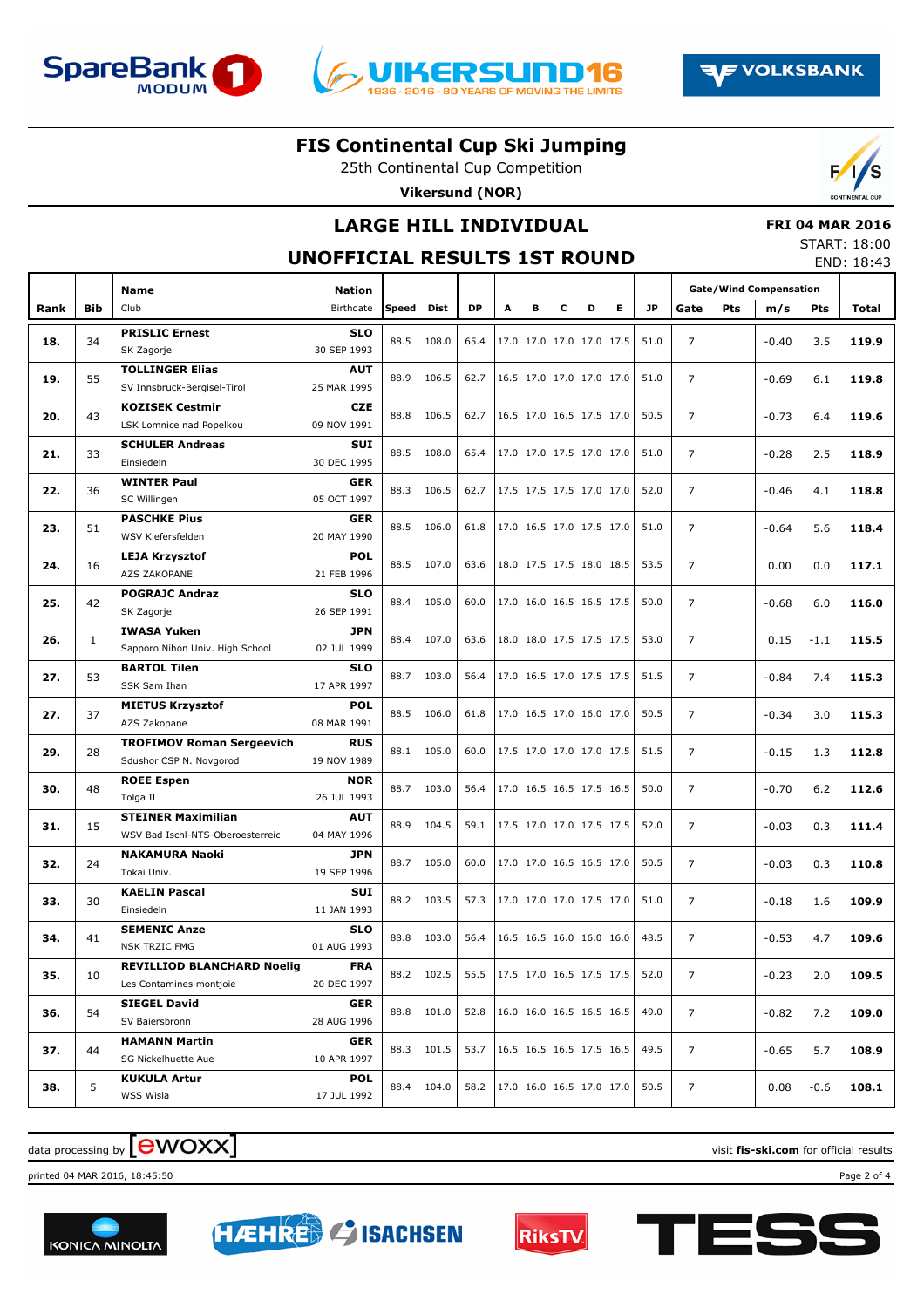





25th Continental Cup Competition **Vikersund (NOR)**

## **LARGE HILL INDIVIDUAL**

## **FRI 04 MAR 2016**

#### **UNOFFICIAL RESULTS 1ST ROUND**

| START: 18:00 |            |
|--------------|------------|
|              | END: 18:43 |

|      |                | <b>Name</b>                                       | <b>Nation</b>             |       |       |           |   |   |   |                          |   |           | <b>Gate/Wind Compensation</b> |     |         |        |       |
|------|----------------|---------------------------------------------------|---------------------------|-------|-------|-----------|---|---|---|--------------------------|---|-----------|-------------------------------|-----|---------|--------|-------|
| Rank | <b>Bib</b>     | Club                                              | Birthdate                 | Speed | Dist  | <b>DP</b> | A | в | c | D                        | E | <b>JP</b> | Gate                          | Pts | m/s     | Pts    | Total |
|      |                | <b>KALINICHENKO Vitaliy</b>                       | <b>UKR</b>                |       |       |           |   |   |   |                          |   |           |                               |     |         |        |       |
| 39.  | 14             | Vorokhta Ski School                               | 09 AUG 1993               | 88.2  | 104.0 | 58.2      |   |   |   | 17.0 16.5 16.0 16.0 17.0 |   | 49.5      | $\overline{7}$                |     | $-0.01$ | 0.1    | 107.8 |
|      |                | <b>KIM Hyun-ki</b>                                | <b>KOR</b>                | 88.1  |       |           |   |   |   |                          |   | 49.5      |                               |     |         |        |       |
| 40.  | 6              | High1 Resort                                      | 09 FEB 1983               |       | 103.5 | 57.3      |   |   |   | 17.0 16.5 16.0 16.0 17.0 |   |           | $\overline{7}$                |     | $-0.02$ | 0.2    | 107.0 |
| 41.  | 39             | <b>HUBER Daniel</b>                               | <b>AUT</b>                | 88.1  | 99.5  | 50.1      |   |   |   | 16.5 16.5 16.5 17.0 16.5 |   | 49.5      | $\overline{7}$                |     | $-0.74$ | 6.5    | 106.1 |
|      |                | SC Seekirchen-Salzburg                            | 02 JAN 1993               |       |       |           |   |   |   |                          |   |           |                               |     |         |        |       |
| 42.  | 23             | <b>MAKSIMOCHKIN Mikhail</b>                       | <b>RUS</b>                | 88.0  | 102.0 | 54.6      |   |   |   | 17.5 16.0 17.0 17.0 17.0 |   | 51.0      | $\overline{7}$                |     | $-0.01$ | 0.1    | 105.7 |
|      |                | Sdushor CSP N. Novgorod Dinamo                    | 29 AUG 1993               |       |       |           |   |   |   |                          |   |           |                               |     |         |        |       |
| 43.  | 18             | OJALA Juho                                        | <b>FIN</b>                | 88.3  | 101.5 | 53.7      |   |   |   | 17.0 17.0 16.0 16.5 16.5 |   | 50.0      | $\overline{7}$                |     | 0.02    | $-0.1$ | 103.6 |
|      |                | Kuusamon erae-veikot                              | 17 MAR 1995               |       |       |           |   |   |   |                          |   |           |                               |     |         |        |       |
| 44.  | 13             | <b>TAEHKAEVUORI Frans</b>                         | <b>FIN</b>                | 88.5  | 101.0 | 52.8      |   |   |   | 17.0 14.5 16.5 15.5 16.5 |   | 48.5      | $\overline{7}$                |     | $-0.15$ | 1.3    | 102.6 |
|      |                | Lahden Hiihtoseura                                | 01 JAN 1992               |       |       |           |   |   |   |                          |   |           |                               |     |         |        |       |
| 45.  | 11             | <b>KASTELIK Dominik</b><br>SS-R LZS Sokol Szczyrk | POL<br>09 JUN 1998        | 88.5  | 101.0 | 52.8      |   |   |   | 15.5 16.0 15.5 16.0 16.0 |   | 47.5      | $\overline{7}$                |     | $-0.24$ | 2.1    | 102.4 |
|      |                | <b>EISENBICHLER Markus</b>                        | <b>GER</b>                |       |       |           |   |   |   |                          |   |           |                               |     |         |        |       |
| 46.  | 50             | <b>TSV Siegsdorf</b>                              | 03 APR 1991               | 88.4  | 107.0 | 63.6      |   |   |   | 10.0 8.5 10.5 10.0 10.5  |   | 30.5      | $\overline{7}$                |     | $-0.92$ | 8.1    | 102.2 |
|      |                | <b>ITO Masamitsu</b>                              | <b>JPN</b>                |       |       |           |   |   |   |                          |   |           |                               |     |         |        |       |
| 47.  | 29             | Shimokawa Shogyo High School                      | 27 FEB 1998               | 88.0  | 100.0 | 51.0      |   |   |   | 16.0 15.5 16.5 15.5 16.5 |   | 48.0      | $\overline{7}$                |     | $-0.28$ | 2.5    | 101.5 |
|      |                | <b>JARZABEK Dawid</b>                             | <b>POL</b>                |       |       |           |   |   |   |                          |   |           |                               |     |         |        |       |
| 48.  | 12             | TS Wisla Zakopane                                 | 03 MAR 1999               | 88.3  | 99.0  | 49.2      |   |   |   | 17.0 16.5 16.0 16.5 17.0 |   | 50.0      | $\overline{7}$                |     | $-0.24$ | 2.1    | 101.3 |
|      |                | <b>BAZHENOV Aleksandr</b>                         | <b>RUS</b>                |       |       |           |   |   |   |                          |   |           |                               |     |         |        |       |
| 49.  | 3              | ZDUSHOR ZVS CSP                                   | 13 JUL 1995               | 88.1  | 100.5 | 51.9      |   |   |   | 16.5 15.5 16.5 16.5 16.5 |   | 49.5      | $\overline{7}$                |     | 0.23    | $-1.7$ | 99.7  |
| 50.  | $\overline{7}$ | <b>RUDA Adam</b>                                  | <b>POL</b>                | 88.3  | 99.0  | 49.2      |   |   |   | 16.5 16.0 15.5 17.0 16.5 |   | 49.0      | $\overline{7}$                |     | $-0.06$ | 0.5    | 98.7  |
|      |                | ZTS Zakucie Zagorz                                | 18 NOV 1995               |       |       |           |   |   |   |                          |   |           |                               |     |         |        |       |
| 51.  | 20             | <b>FRIBERG Christian</b>                          | <b>USA</b>                | 88.4  | 97.0  | 45.6      |   |   |   | 16.5 16.0 16.5 17.0 16.0 |   | 49.0      | $\overline{7}$                |     | $-0.04$ | 0.4    | 95.0  |
|      |                | St. Paul Ski Club                                 | 08 SEP 1994               |       |       |           |   |   |   |                          |   |           |                               |     |         |        |       |
| 52.  | 17             | ZAPOTOCZNY Andrzej                                | POL                       | 88.3  | 97.0  | 45.6      |   |   |   | 16.5 15.0 16.0 15.5 16.0 |   | 47.5      | $\overline{7}$                |     | $-0.08$ | 0.7    | 93.8  |
|      |                | <b>AZS ZAKOPANE</b>                               | 16 OCT 1991               |       |       |           |   |   |   |                          |   |           |                               |     |         |        |       |
| 53.  | $\overline{4}$ | <b>MARUSIAK Yevhen</b>                            | <b>UKR</b>                | 87.7  | 99.0  | 49.2      |   |   |   | 15.0 14.0 15.5 13.0 14.5 |   | 43.5      | $\overline{7}$                |     | 0.01    | $-0.1$ | 92.6  |
|      |                | Verkhovyna Ski school                             | 16 MAR 2000               |       |       |           |   |   |   |                          |   |           |                               |     |         |        |       |
| 54.  | 9              | <b>CONTAMINE Mathis</b>                           | <b>FRA</b><br>14 SEP 2001 | 87.7  | 94.5  | 41.1      |   |   |   | 17.0 16.0 16.0 16.0 16.5 |   | 48.5      | $\overline{7}$                |     | $-0.18$ | 1.6    | 91.2  |
|      |                | Courchevel<br><b>PASICHNYK Stepan</b>             | <b>UKR</b>                |       |       |           |   |   |   |                          |   |           |                               |     |         |        |       |
| 55.  | 8              | Kremenets ski school                              | 09 JAN 1998               | 88.5  | 93.5  | 39.3      |   |   |   | 16.5 16.0 16.0 16.5 16.0 |   | 48.5      | $\overline{7}$                |     | $-0.07$ | 0.6    | 88.4  |
|      |                | <b>AALTO Antti</b>                                | <b>FIN</b>                |       |       |           |   |   |   |                          |   |           |                               |     |         |        |       |
| 56.  | 21             | Kiteen Urheilijat                                 | 02 APR 1995               | 88.3  | 94.0  | 40.2      |   |   |   | 15.0 15.0 15.5 15.0 15.5 |   | 45.5      | $\overline{7}$                |     | 0.03    | $-0.2$ | 85.5  |
|      |                | <b>ANTONISSEN Lars</b>                            | <b>NED</b>                |       |       |           |   |   |   |                          |   |           |                               |     |         |        |       |
| 57.  | 19             |                                                   | 31 JUL 1995               | 88.7  | 91.0  | 34.8      |   |   |   | 16.0 15.0 16.0 15.5 15.5 |   | 47.0      | $\overline{7}$                |     | 0.13    | $-0.9$ | 80.9  |
|      |                | <b>KANG Chil-ku</b>                               | <b>KOR</b>                |       |       |           |   |   |   |                          |   |           |                               |     |         |        |       |
| 58.  | 2              | High1 Resort                                      | 08 AUG 1984               | 87.9  | 92.0  | 36.6      |   |   |   | 15.5 14.0 15.5 14.5 14.5 |   | 44.5      | $\overline{7}$                |     | 0.10    | $-0.7$ | 80.4  |

## data processing by **CWOXX** and  $\blacksquare$  and  $\blacksquare$  and  $\blacksquare$  and  $\blacksquare$  and  $\blacksquare$  and  $\blacksquare$  and  $\blacksquare$  and  $\blacksquare$  and  $\blacksquare$  and  $\blacksquare$  and  $\blacksquare$  and  $\blacksquare$  and  $\blacksquare$  and  $\blacksquare$  and  $\blacksquare$  and  $\blacksquare$  and  $\blacksquare$  and  $\blacks$

printed 04 MAR 2016, 18:45:50 Page 3 of 4

**KONICA MINOLTA**